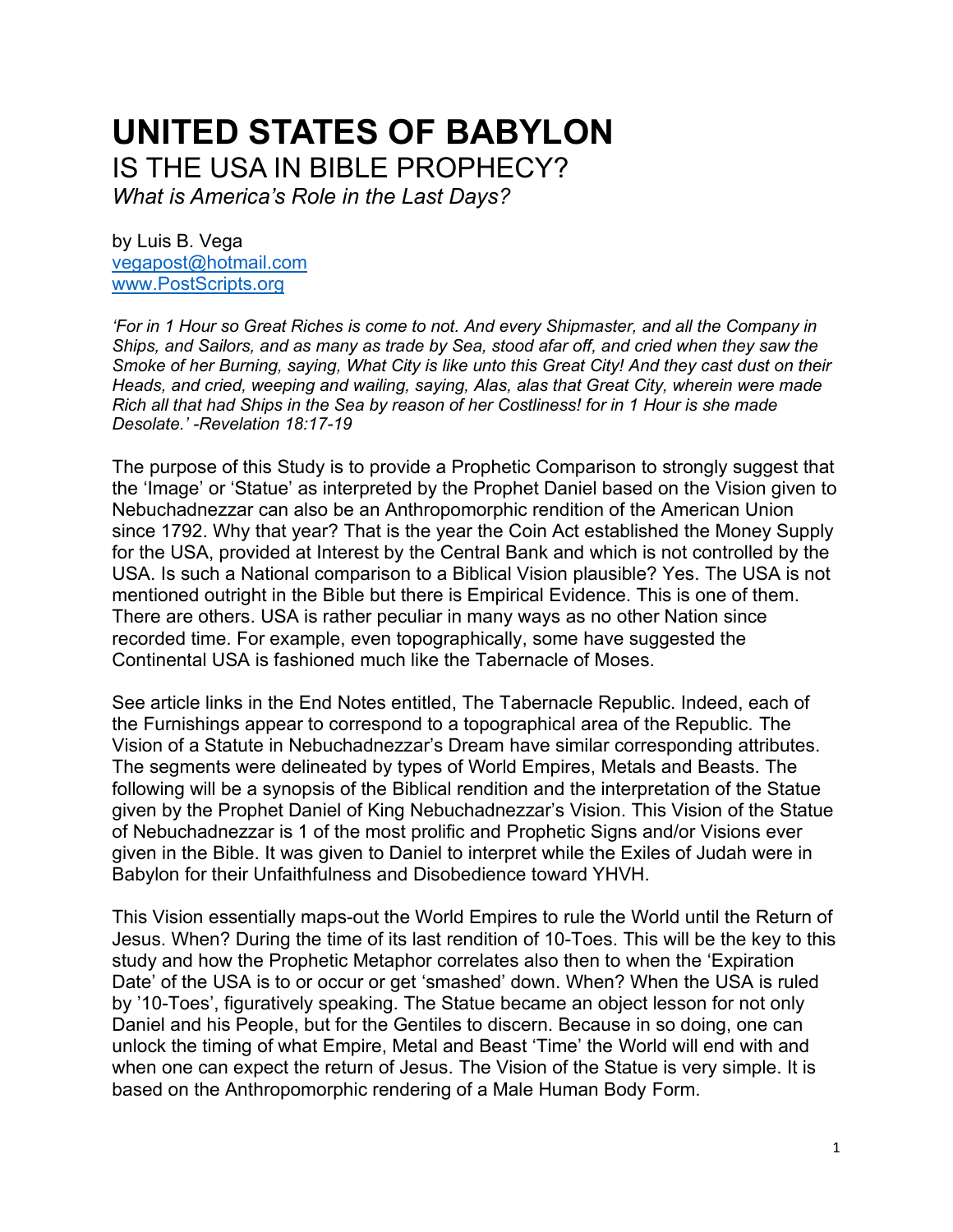### **Prophetic Patterns**

According to the Bible, this 'Form' was fashioned after the 'Image and Likeness' of YHVH. Although the Bible teaches that GOD has no physical Body but is Spirit. Yet Spirit does have Form, etc. One sees this, for example in the Christophanies of the Old Testament or of the Prophets like Ezekiel that saw YHVH. Or the 'Man' standing atop the Ladder that Jacob saw was that of a 'Form' that appeared to be a figure of a Man. What most do not realize is that the Human Body, as with all created things, is designed in proportion according to the phi ratio. And amazingly, such a phi ratio coefficient was and is being patterned after the World Empires with their corresponding Metal and Beast Motifs that follow from Nebuchadnezzar's Statue as well. This is astonishing. Because if so, then one can approximate the Mathematical Duration of each Empire with some accuracy.

In terms of the Statue's ascribed attributes, YHVH gave a 3-fold description involving Body Parts, Metal Alloys and Beast Types. In terms of the body parts, the Statue starts with the 1 Head, then 2 Arms/Shoulders, 1 raised more in the Beast rendition. Then the 4 section divisions of the Torso and Abdomen. Then the 1 Loin that extends-out with the 2 Legs. It finishes with a morphing into the 10 Toes of each Foot, etc. Then the Statue is attributed to each World Empire a specific Metal Alloy. It starts with the most malleable and valuable Metal, Gold. And then the Metals diminish in value and consistency. From softer to harder, from valuable to invaluable. From rare to common, etc. The subsequent Empire is that of Silver, then of Bronze and finally Iron to finish-off the 10- Toes with the mixture of the Iron with Clay. In terms of the Beast Types, the 1<sup>st</sup> World Empire is that of Nebuchadnezzar. It starts-off with a Winged Lion, then the Bear.

Now realize that other World Empires existed. There were the Chinese, the Meso-Americans during such times. But the key is the reference point as to how these 4 Empires affected the Promised Land, Jerusalem, and the Temple. This pattern is also then key in corresponding the same Prophetic Pattern to the USA. It is because of how the USA has too, played a Prophetic Role in affecting the outcome of Israel, which it was 1<sup>st</sup> to recognize as a sovereign Nation in May 14, 1948. The USA acknowledge Jerusalem as its Capital in 2017. As to the 3<sup>rd</sup> Temple, yet to be determined. Other than the Temple Institute has gathered tremendous amounts of funds for the 3<sup>rd</sup> Temple Project from mostly individual Bible-Believing Christians and Evangelical Congregations all over the USA. After the Winged Lion of Babylon, it is followed by a 4-Headed Leopard with Wings. It speaks of a swiftness to which Alexander the Great conquered.

And then the  $4<sup>th</sup>$  Beast is a composite combination of the all the prior ones. It is in the last rendition of the  $4<sup>th</sup>$ , that lasts the longest. The key to both Prophetic Metaphors, especially of the USA that is being compared to is that it comes 'crashing down' when it delineates into the 10-Toes. It will be the time when a Stone, as the Metaphor for Devine Judgement from Heaven, comes down to smash it into pieces. This stone is Jesus, 'The Rock' in either case. History will confirm, that the World Empires of Nebuchadnezzar's Statue have come to be true representations and proportions. Such World Empires had direct dealings with the 'Judgment' of YHVH's People, control of the Promised Land, the City of Jerusalem and the Temple.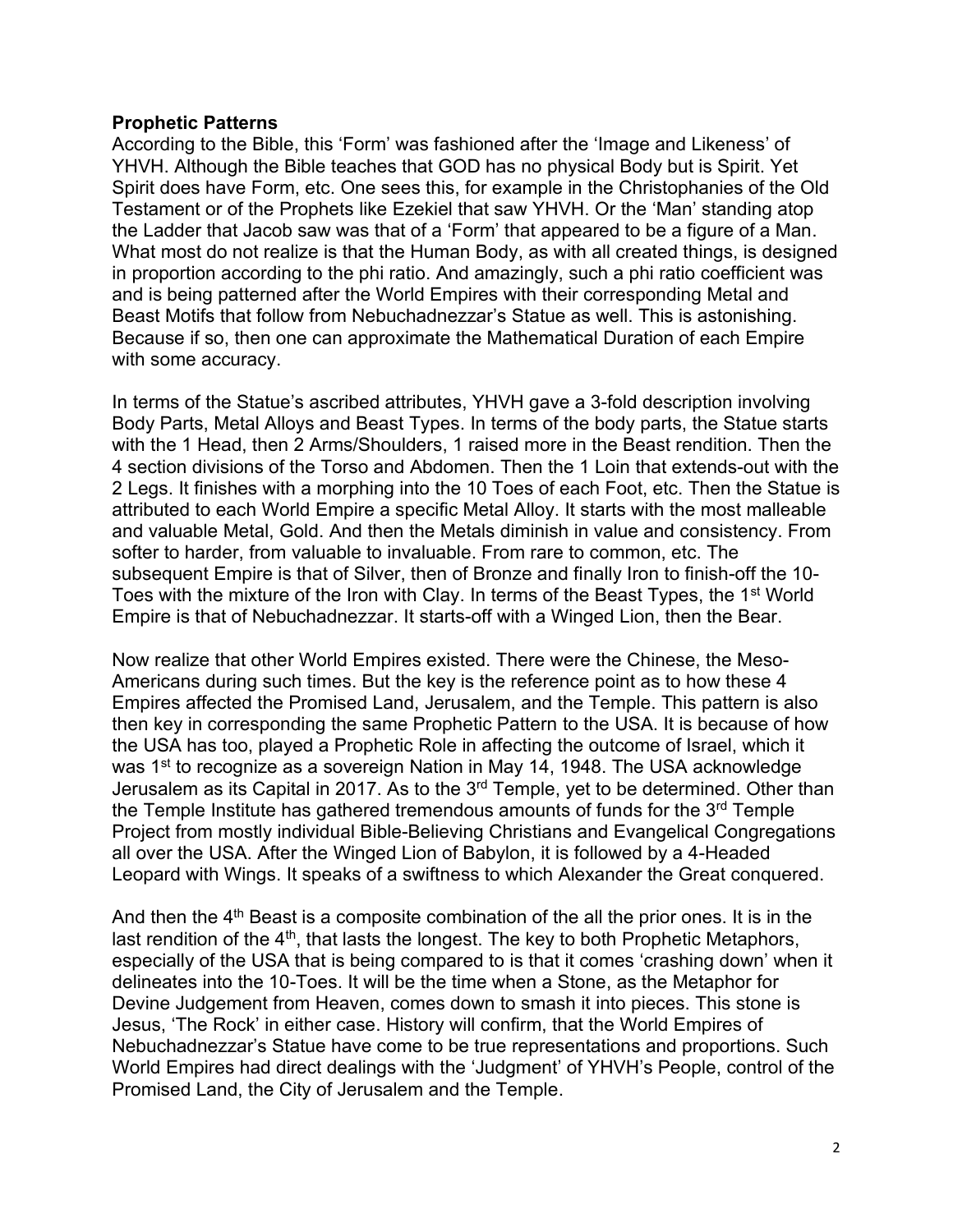### **Decrees to Rule**

Neo-Babylon was the Head of Gold. It was the purest and single-minded that corresponded to the Winged Lion. Then the 2nd World Empire, the Medo-Persian Empire corresponded to Silver. The Empire was that of a Bear with 1 shoulder raised and with Ribs in its Mouth. It was that the Persians were more dominate than the Medes as it was co-ruled by Cyrus and Darius. Then the 3rd World Empire was that of the Greeks with Alexander the Great. He was young and by the age of 33 when he died in Babylon had conquered the Known World. His Motif spoke of swiftness and then how his 4 Generals divided the Empire thereafter. The Metal associated with this Empire and time was Bronze. The last World Empire was that of the Roman Caesars in how Rome started as a singular Republic but then was divided in 2 parts as an Empire.

It divided into the Western and Eastern portion of the Empire with Rome and Constantinople as their respective Capitals. Both by the way, set upon 7 Hills. The base Metal representing this World Empire was Iron. And the Beast was a composite of the rest to mean a hybrid of sorts of all the worst characteristics combined. What is unique about this  $4<sup>th</sup>$  Beast is that it has not ceased to exist nor to rule the World. It is the current Status-Quo World Empire although incognito. How so? Realize that this World Empire has been in power the longest as it mirrors the proportion of the Human Body as mentioned prior, specifically corresponding to the Loin, and then the 2 Legs and 10- Toes. It has been the Roman Empire that has ruled and is ruling the World in 1 form or another. For example, geo-politically, most of the Western Nation coming out of Rome have colonized the entire World: Spain, Portugal, France, Netherlands, England, etc.

And many would say, it is the USA presently that has been the geo-political Heir of the Empire continuum. The West had and still has the Legacy of Rome' with its Laws, Culture, Language, Art and Science, etc. But some will say, the Roman Empire fell in the 300s. Did it? Yes and No. Realize that the Roman Caesar occupied 2 Offices. Dictator and Pontifex Maximus. He was the Head of State and the High Priest of the Roman Religion. What happened when the Political branch of the Caesarship ceased, was that the Office of the Papacy continued. Thus, realize that the present Pope, is technically still the Caesar of Rome. Point is that the present 4<sup>th</sup> Beast, Metal and World Empire rule the World. How this plays into End Times Prophecy with the USA is that in the book of Revelation, these same 4 Beasts are reiterated in more detail.

And how from this  $4<sup>th</sup>$  Beast Empire, the AntiChrist will come forth during the time when the World Empire morphs into the mixture of the Iron and Clay 10-Toe Confederation. And this, by the way is how it will playout during the coming Tribulation Period, concerning the Jews. In what way? Consider that the ultimate verdict of who the Ruling Jews paid allegiance to was, 'We have not King but Caesar'. And such is still the case and will be during the Tribulation Period. This is why this Vision of the Statue of Nebuchadnezzar strongly suggests that the AntiChrist will indeed come from the 'People' that came to destroy Israel, Jerusalem and the Temple in 70 AD. Or in other words, the coming AntiChrist, although Jewish to be accepted as the Messiah, will come from the domain of the 4<sup>th</sup> Beast. This will occur when the World is then divided into 10 Spheres of Rulership. This could very well come after the Reset and Rapture event.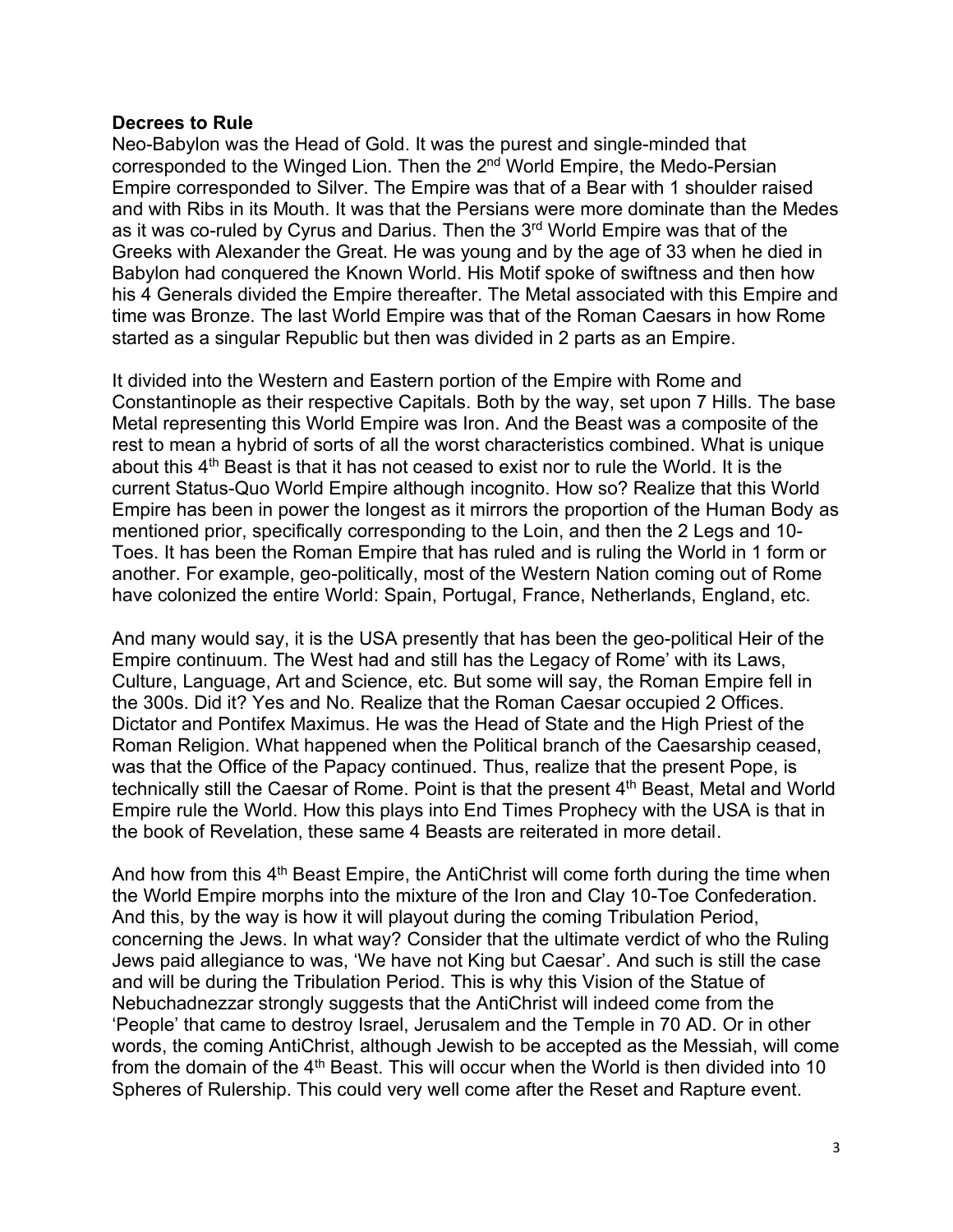### **A Monetary Life Cycle**

This is where the USA comes to play its part with such a Biblical Vision of the Statue. Why? Because things in the World are about to get 'Biblical', they are already. Indeed, a parallel course and sad outcome are in play for both Prophetic Metaphors. It will actually be a catastrophic ending for both based on the Bible. And if the correspondence is valid, then surely the end of the USA is at hand. How so? It has to do with the 10-Toes. It will come down crashing, hard and fast during that time. For the USA, it will most likely be tied to its Astronomical Debt owed and Artificial Petro Dollar. If the Debt is called-in and the backing of the Petro Dollar is removed, the USA will fall. Its lifeline is its Money Supply and why it will be 'Sudden Death' if it is cut-off. The real question should be asked, who controls the Money Supply of the USA and why? It is not the USA.

This assertion has been also written about in the articles, The Fall of the Phoenix and The Last Shemitah. It is a theory of how the timing of the USA is suggested to be the duration of how long the Republic is designed to exist based on 33 Cycles of Sabbaths, each having 7-Years. And this start time, is not pegged to its Independence in 1776 or 1782 but in 1792. That was the year the Money Supply started with the Coin Act. Here is the logic of this correspondence to the Vision of the Statue of World Empires. Each corresponded to the types of Metals and Beasts until the return of Jesus, the Rock that then smashed the Statue. It would be the time that the Earth would be ruled by 10 Kings. It would be out of these 10 Kings or World Rules that the AntiChrist would come.

Likewise, this study is suggesting that the USA has had a design, based on its Money Supply of a Monetary Life Cycle. Of when it was introduced to when it would be withdrawn. And that when it too would be under a 10-Toe or Regional Rulership, that it would be the time it would be likewise 'smashed'. As with a 'Rock', if by Divine Decree to then make way for the next Kingdom to come, a New World Order. As it pertains to the length of the timeline of the American Republic, this study suggests its end would correspond to a countdown of 33 Sabbaths since 1792. It would be like with the Statue, that and USA would then be under a similar Rulership of 10-Toes or Regions. Wait a minute. The USA is a Republic. It will never be ruled or divided into 10 'Toes', Republics or Regions. No? Presently, due to the COIVD Emergency, the USA did just that. And no one 'Batted an Eye' as they say. Thanks to the Emergency Declaration based on COVID-19 False Model and inflated Death Rate and Death Counts, it became a pretext for the USA to go from Constitutional Law to being technically under FEMA Rule.

Many argue that a Coup d'État occurred with Biden winning the U.S. Election. Yes, but the real one occurred when Trump made the Emergency Declaration due to COVID. The issue? This Emergency is now the New Normal and Status-Quo Law of the Land. It will never be relinquished. Why not? It is the way now that the USA has finally been subverted by the Luciferian Globalists. And how they will be using the implosion of the USA to birth their 'Reset'. The coming New World Order will then amazingly synchronize with the coming of the AntiChrist. That is how the USA is in the Bible. And now, the USA is divided into 10 Regions or 'Toes' ruled by FEMA Law. And to the 'Mixture'? It speaks of 'Division'. There are intense Political, Social, Economic, Religious, and Educational divides. The USA will not, cannot survive these, by design.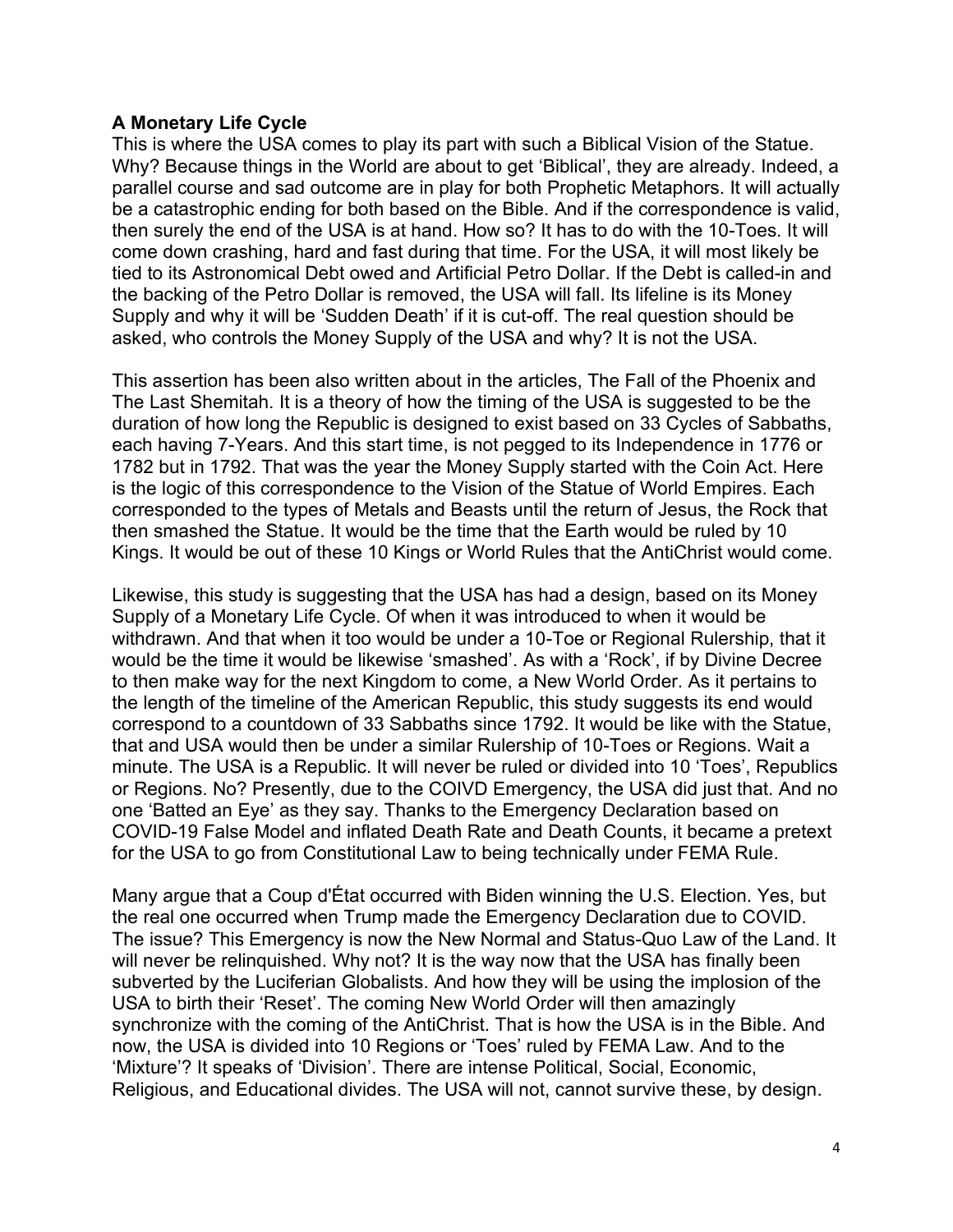### **Of Decrees and Mandates**

There is now in the USA, the 'Vaccinated' and the 'Unvaccinated', etc. And this brings one to the topic of the COVID Injection Mandates now imposed by the 2<sup>nd</sup> 'Cleaner', Joe Biden, whose name means in part, 'Dividing Dan'. More of this will be discussed later on. But the 'Image' of Nebuchadnezzar's Vision was then erected. A 'Mandate' was issued that everyone had to worship it in Babylon. It was 6 by 6 by 60-cubit dimension, (666) thus the 'Image of the Beast' Metaphor and related to the Number of his Name as found in the book of Revelation, etc. Many have suggested that it is in the COVID Injection Mandates that one can at least draw some Prophetic parallels. But many over the decades have asked if the USA is in Bible Prophecy.

Or if the USA is the Babylon of the book of Revelation. For sure, there are some interesting correlations that are probably. As to the USA being Babylon, realize that in the book of Revelation, there are 3 renditions of it. There is the Spiritual Babylon, the Ecclesiastical Babylon and the Economic Babylon. But it is hard to imagine how a Nation as the USA would be missed or not mentioned in the Bible. But so have many other World Powers not been mentioned either in the Bible. What is unique though, of the USA as mentioned prior is its tie and support of the Nation of Israel, Jerusalem and the Temple. Just like the World Empires of the Vision of the Statue of Nebuchadnezzar. Surely the USA would have been mentioned in the Last Days as it pertains to the last Week of Years or Daniel's 70<sup>th</sup> Sabbath? No? But consider the Syndrome of 'No-Mention' as in the case of Esther in the Bible.

Not one time was the Name of YHVH mentioned in the entire account of the book. Yet was YHVH not at work orchestrating all the events? Yes. And this Prophetic Metaphor of the USA, being compared to the Statue, in a similar way is why the USA is being connected to the Vision of the 4 World Empires. Perhaps it is a Nexus converging to help usher-in its last rendition. The USA will be used to 'morph' into the 10-Toe world Rulership induced by the coming Reset, which will be mostly based on a New Economic Order. The Fall of the USA will occur when it finds itself in its final rendition of the 10- Toe FEMA Rulership of 10 Regions. The pretext is the COVID Emergency in how there is no coordinated World Effort to stop the 'spread'. Thus, the Mandates. The World is being prepped for the need to have a World Leader, a 'Savior' Messiah and to receive the Mark of the Beast by order of the 'Mandate'.

What this study is suggesting is that perhaps based on a correlation to the Statue of Nebuchadnezzar, the USA is destined be the catalyst or Transitionary Agent that during the 10 Toes episode of its timeline, that it will get 'smashed' and thus enable the transition to go over to the AntiChrist's New World Order. Realize that the USA, as a Sovereign Nation is relatively infantile in its age in comparison to the Mighty Empires of old. Based on a shared consensus, an average length of time a World Empire lasts is around 250 years. If this is the case, then the USA is indeed seeing the end of its Shelf Life. But when did that 'USA' begin? Is the timeline starting from when the 1<sup>st</sup> English Colonists established the 1<sup>st</sup> Settlement in Jamestown? Or on Plymouth Rock in 1620? If one took the earliest date of a Permanent English European Settlement in the area of what would become New England, it would amount to over 430 years.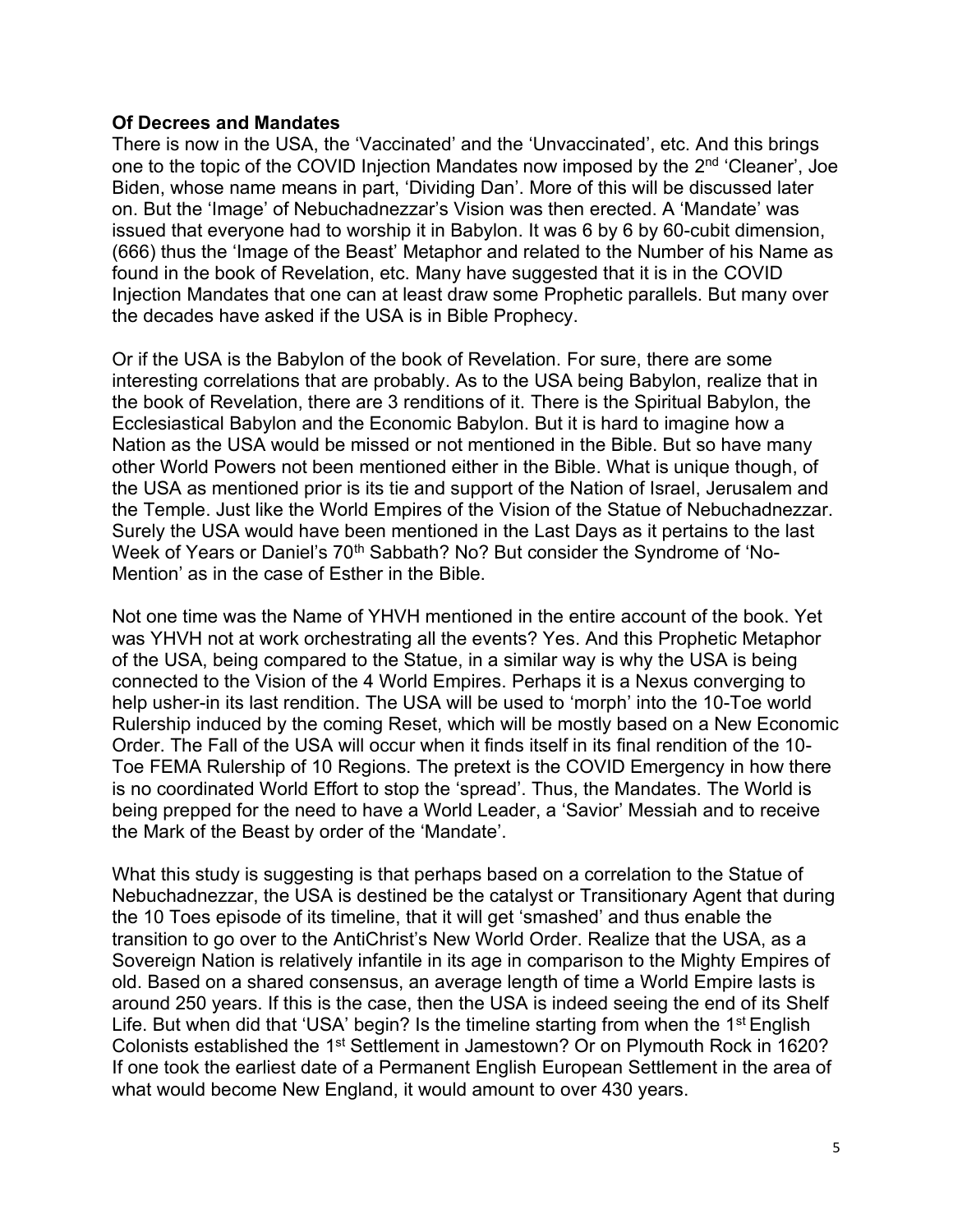### **Birth of the Republic**

Realize that the Spanish in 1565 had established a permanent European settlement in St. Augustine, Florida. The key has to do with Economics. When did the Money Supply Start and when was the 'Republic' Incorporated. Now, if one used the date since the English Colonies became a Republic after 1782, that would put the lifespan at just over 240 years. This study suggests that an encoded and encrypted countdown has had to do with the establishment of the Coin Act of 1792. And that this Year Marker is the time that has started the eventual Expiration Date for the USA. Why? It is like a Mortgage.

- *1585 Roanoke Colony*
- *1607 Virginia Colony*
- *1620 New England*
- *1673 Rhode Island Royal Charter*
- *1667 New Netherland ceded to England*
- *1776 Declaration of Independence*
- *1783 Sovereign Nation - Treaty of Paris*
- *1792 Coin Act - Money Supply by Central Bank*

It is no big secret that as the young Republic was birthed, it was based on amazing Christian Principles never implemented in any time of Human Government before. There was the notion of Inalienable Rights that stipulated that no Human Government could give or take away one's Civil Liberties. These Rights were codified in the U. S. Constitution and the Bill of Rights. The USA formed a Union that gave Individual Freedoms that superseded those of the Government.

And that the 2<sup>nd</sup> Amendment, for example was there to protect such Rights against a Tyrannical Government. That the 'People' could come together and dissolve the Union, for example. And this is on top of how the Precepts and Laws of governing the USA were derived from Christian Principles and Morals. The point is that there were the Philosophers that idealized the Republic as the New Rome and how it was the remnants of the Atlantean Continent, etc. But what one does have to also acknowledge is that a nefarious and parallel 'Religion' and Creed usurped the New Republic.

This was done by the Luciferian Masons, Kabbalists and other Secret Societies that masqueraded themselves and effort within the tenants and verbiage of Christianity, but only as a façade. They incorporated all their Motifs, Symbols and Signs even in the very Seals and Icons of the New Nation. The most prominent one was and is the Unfinished Pyramid with the All Seeing Eye of Lucifer. In this Motif, they prescribed the Code of the Lifespan the New Republic was to be allotted. Why? To usher in their 'Caesar'.

And this based on the Money Supply that was lent and will be withdrawn at their opportune time. But most importantly, then how those that control the Money Supply pegged the Life Cycle after the Bible Sabbaths of Years. And thus, the theory is that from 1792, the countdown to when the Money Supply would be withdrawn has been ticking-away until it completes its 33<sup>rd</sup> Cycle. And when? The 33<sup>rd</sup> Sabbath corresponds to the Fall of 2021 to the Fall of 2022. It is the Last Year or the  $7<sup>th</sup>$  in the 7-Year Cycle that is called the Shemitah Year. The issue is that the real New Year is in October.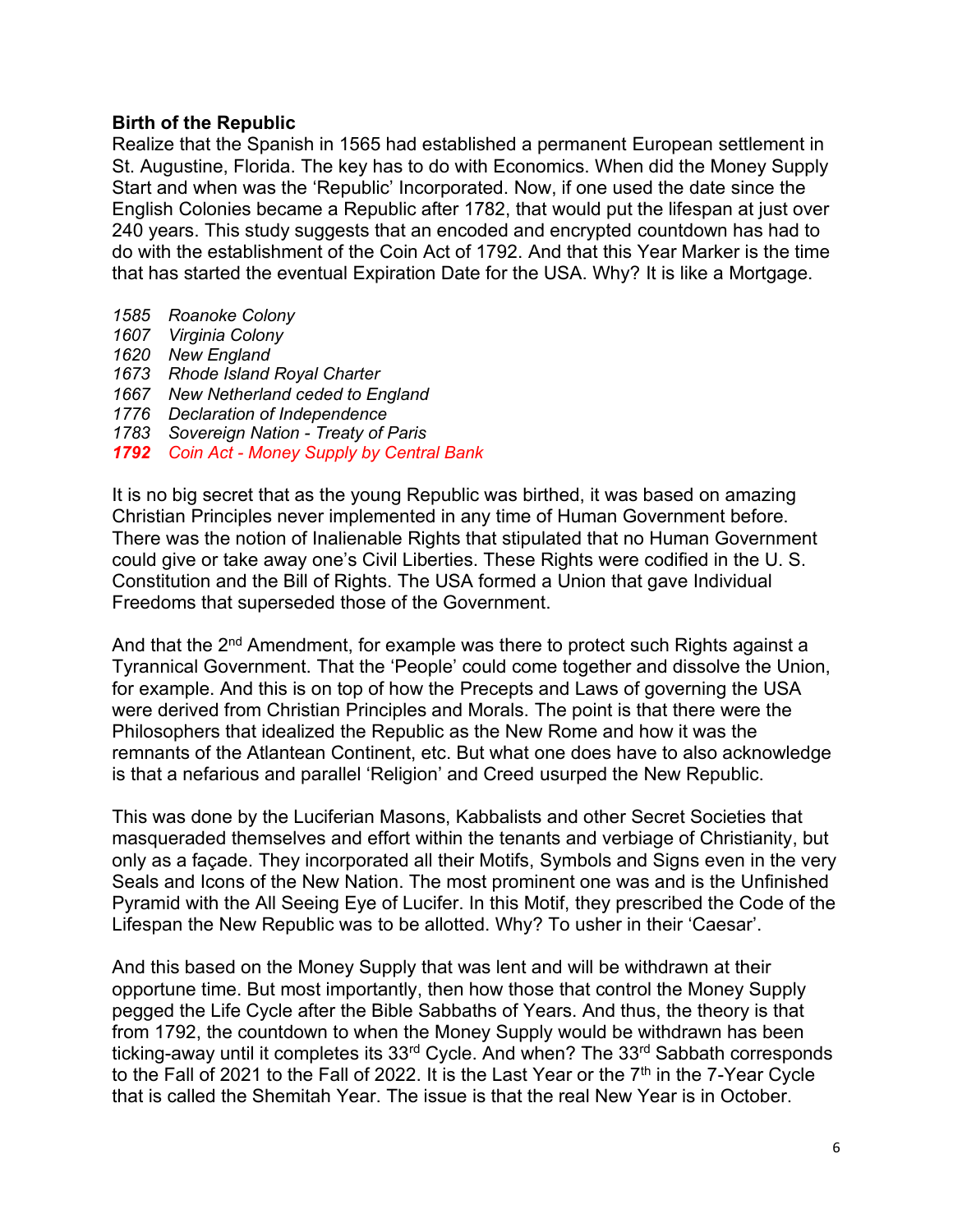### **33rd Sabbath Cycles**

Does this then play into the warning that Yellen has made in September of 2021? That if the USA does not authorize the raising of the Debt Ceiling, the USA will be unable to pay the Interest on its Debt. This will be crucial to see if it will occur or this will be the 'pulling of the plug'. And it would corroborate the notion that for 2021, the Jewish Year is indeed off by 1 month. The Shemitah Year is when all Debt is erased. All Accounts are called-in and/or are squared-away and Slavery is abolished. Or those in Servitude are released of the Bond. It is essentially an Economic Reset.

Thus, what this study suggests is that now that the USA has entered a Rulership under FEMA Law and is now divided-up into 10 Regions, it is when it will come falling down, hard and fast. This is again based on the Prophetic Metaphor of how the USA, can also correspond to the Statue of Nebuchadnezzar's Vision. The Head was of Gold. The 2 Arms were of Silver. The Mid-Section or Torso was of Bronze and the 2 Legs were of Iron. Lastly, the 2 Legs morphed into a mixture of Iron with Clay in the 10-Toe configuration. All these can be seen corresponding to the USA in its Historical Lifespan.

### *33RD SABBATH CYCLE COUNTDOWN to the Demise of the USA ?*

| <b>COIN ACT</b><br>1792 |               |                                        |                      | 33RD SABBATH<br>10 Toes |
|-------------------------|---------------|----------------------------------------|----------------------|-------------------------|
| GOLD                    | <b>SILVER</b> | <b>BRONZE</b>                          | <b>IRON</b>          | <b>IRON-CLAY</b>        |
| 1792                    | 1862          | 1892                                   | 1942                 | 2022.2                  |
|                         |               | 13 Colonies CIVIL WAR Manifest Destiny | <b>PAX AMERICANA</b> | <b>FEMA</b>             |

### *Anthropomorphic Pattern of the USA*

*Implosion Countdown 33 x 7 Sabbaths = 231 Years 1792 + 231 = Fall 2022 to Fall 2023*

### *MDCCLXXVI*

*1000 + 500 + 100 + 100 + 50 + 10 + 10 + 5 + 1 = 1776* 

*1000: 500 + 100 = 600 | 100: 50 + 10 = 60 | 10: 5 + 1 = 6 | 600 + 60 + 6 = 666* 

Thus, now that the USA has entered this 10-Toe Rulership divided into the FEMA 10 Regions, is it the time when the Stone from Heaven, as a token of Judgement is to strike the USA as it did the Statue of Nebuchadnezzar's Vision? Yes. How can this Statue be compared to the USA? One can make the general comparison of Nebuchadnezzar's Statue of the 5 different Alloys and Segments of the Body. In terms of Judgment upon America, each Strata of Alloy alluded to a condition and value of the element and worth of the Empire, from being 'Pure' to now being 'Corrupt'.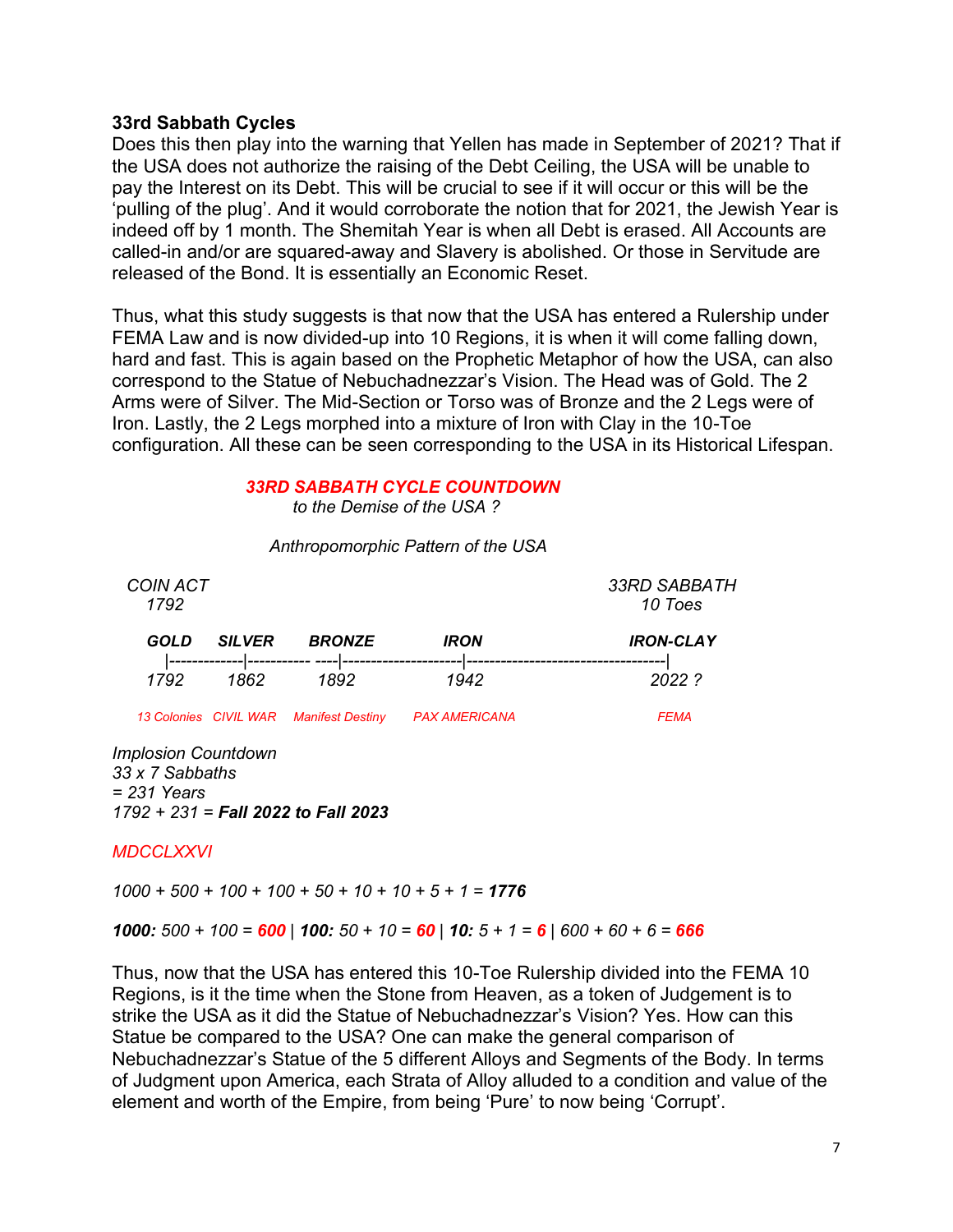### **FEMA Republic**

The USA can be compared as having the 5 stages of Metals that reflects its value and worth, or lack thereof but in reverse order. See Tabernacle Republic. If this principle is extrapolated to the USA, in terms of geo-political, it starts with the Head being the Golden Age of the Young Republic. Then the Civil War ensued as the Arms split the North from the South, the 'Silver Age'. Then the expansion of America occurred through 'Manifest Destiny' that saw the core of the Nation developed as with the Bronze. This expanse from Sea-to-Shining-Sea defined the 4 Corners of America. The long period as to the Legs of Iron characterized the industrialization of the USA and the continental developed with the introduction of the Railroad. This was the Age of Iron but it seemed that 2 Nations emerged from it, those of the haves and have nots.

However, after World War 2, the Pax American ruled the World. It could also characterize the Republican and Democrat deminer of it Politics. But now it has 'morphed' into the 10-Toes. Will the USA then conclude within its 10-Toes timeframe before it is 'Smashed' to rubble? And with the Vaccine Mandate of Biden, Obama's Partner, they have been part of the 'Cleaners' to make sure the 'Corporation' of America, Inc., is to implode and fall. As noted, it was in Babylon that the Statue was setup much like COVID is today. And that is what the COVID Injections are really designed to do as the word comes from Cow, Vacca in Latin. The Cow' is to Cull, Contaminate, and Control whoever is left and survives. It became a Test of Faith for the People of YHVH. A National Decree went out that every person in the Realm had to bow-down to it and accept the Mandate. A 'Fiery Furnace' awaited those that were either 'Hesitant' or Resisted the Mandate, either for Religious reasons or otherwise.

Those refusing the Mandate can thus likewise be typified as a 'Shadrach, Meshach and Abednego' that stood their ground. It was a time of Faith under Fire but Jesus was with them. A correlation can be made of how those not wanting to take Biden's Mandated Poison Death Shots will likewise be persecuted. But more profoundly is or will be, is that if the Vision of the Statue correlation has some validity to it, then it is Prophetic Evidence of how the USA is indeed in the Bible but obscured. Nonetheless, what it would mean is that during the time that the USA is under FEMA, under the 10 Regions as in the 10-Toes time, that is when the Stone of Judgment is to come crashing down the Nation, the Statue to make way for the coming New World Order. The question is then to be asked or should be asked, how long will the USA be under FEMA Rule?

Again, realize that the State of Emergency due to the plandemic will never be lifted. However, based on the typology of the statue, the 10-Toes were relatively miniscule in comparison to size and time/length of the other Metals and duration. In the Biblical timeframe, they will only last 7 Years. That time will correspond to the Tribulation Period. How will that correlate to the USA? Not sure. It is close. The USA will serve as a 'Nexus Point' for the 'Reset' and that it is based on the 33<sup>rd</sup> Sabbath Cycle since the Republic was beguiled to be on the Money Supply of the Money Changers. It spelled its doom as the Sacrificial Cow will be slaughtered in the end as the debt incurred will be due and collected, like a Bank Mortgage. As Obama declared in one of his last Press Dinners, 'The End of the Republic has never looked better'.